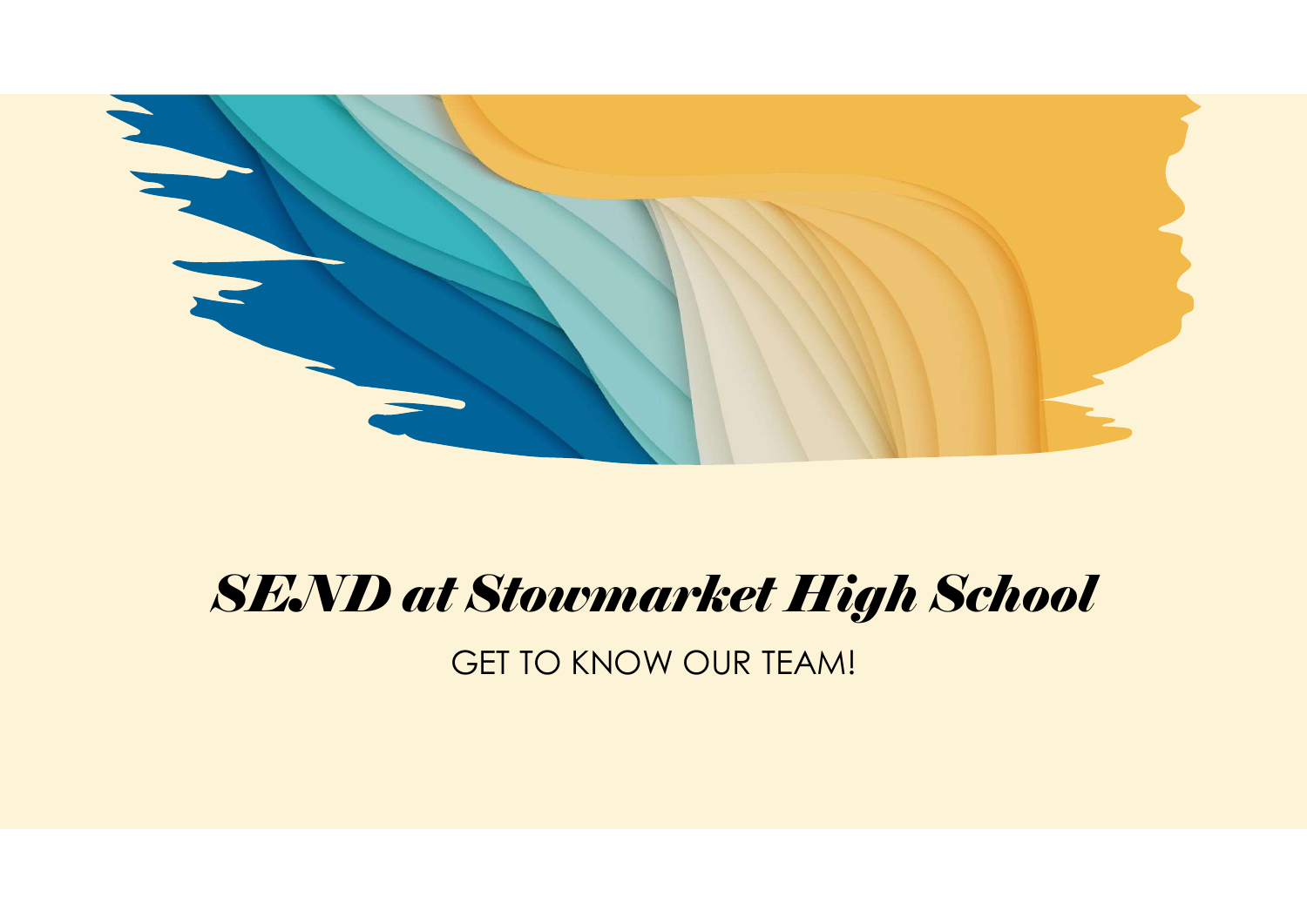# A little bit about us

- The SEND department at Stowmarket High School have each written a short 'one-page profile' about themselves.
- Have a look through and get to know us before you join the school.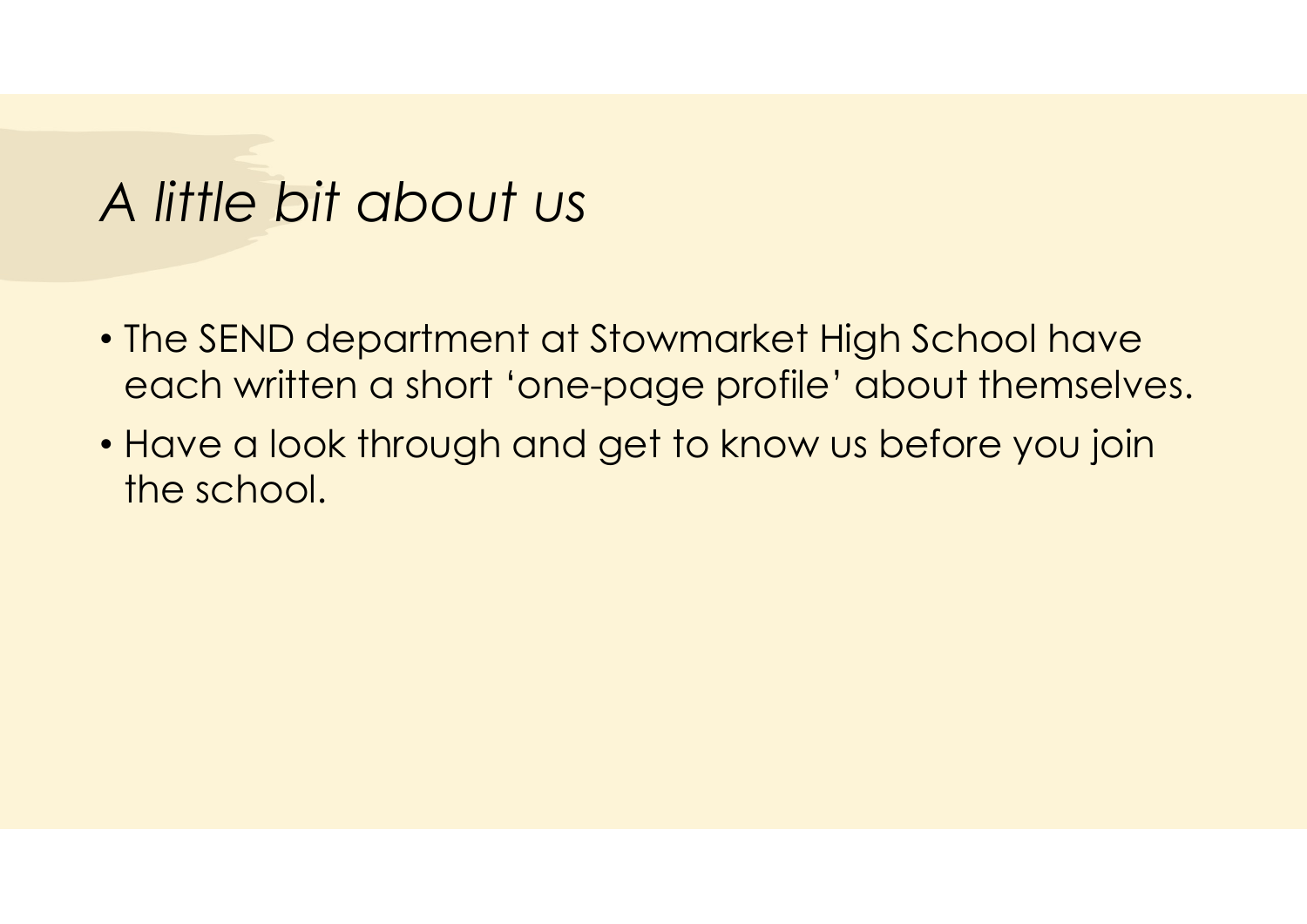

Mrs Orton Special Educational Needs Co-ordinator

#### About me…

I love my cat Pippin, reading and What peop<br>
My friends tell me<br>
My friends tell me<br>
My friends tell me<br>
My friends tell me<br>
My friends tell me<br>
My friends tell me<br>
My friends tell me<br>
My friends tell me<br>
My friends tell me<br>
flow best in a How best for<br>
Ab computer games like Final Fantasy and tabletop games like Dungeons and Dragons.

## What people like and admire about me

My friends tell me I'm very calm and I find the best in everyone.

People tell me that I'm very fair and always look for the best solution.

## How best to support me

Sometimes I can be a little overenthusiastic and talk very quickly What people like and<br>
admire about me<br>
My friends tell me I'm very calm and I<br>
find the best in everyone.<br>
People tell me that I'm very fair and<br>
always look for the best solution.<br> **How best to support me**<br>
Sometimes I ca

"I have found, through painful experience, that the most important step a person can take is always the next one." – Brandon Sanderson, Oathbringer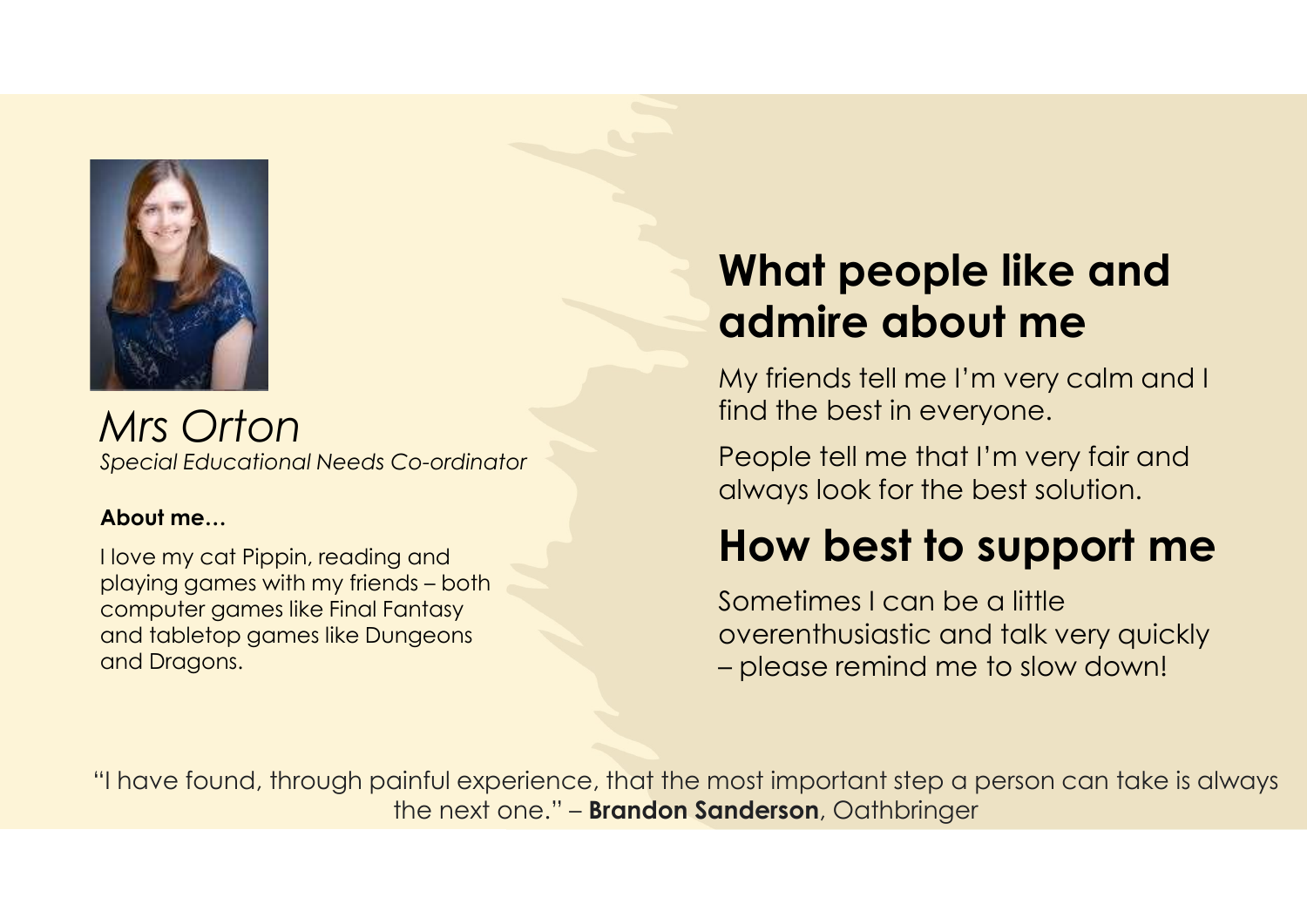

Mrs Gerrard SENCo Assistant

#### About me…

I enjoy walking my dog Ralph and travelling in my campervan. I like to shop and love spending time with my grandchildren.

# What people like and admire about me **What people like and<br>admire about me**<br>People like that I'm always willing to<br>help out – I'll have a go at anything!<br>My friends say that I am lively and<br>friendly. **What people like and<br>admire about me**<br>People like that I'm always willing to<br>help out – I'll have a go at anything!<br>My friends say that I am lively and<br>friendly.<br>**How best to support me**<br>Sometimes I can talk to much – it'

People like that I'm always willing to

My friends say that I am lively and friendly.

## How best to support me

tell me that less is more!

"It's only a mistake if you don't learn from it"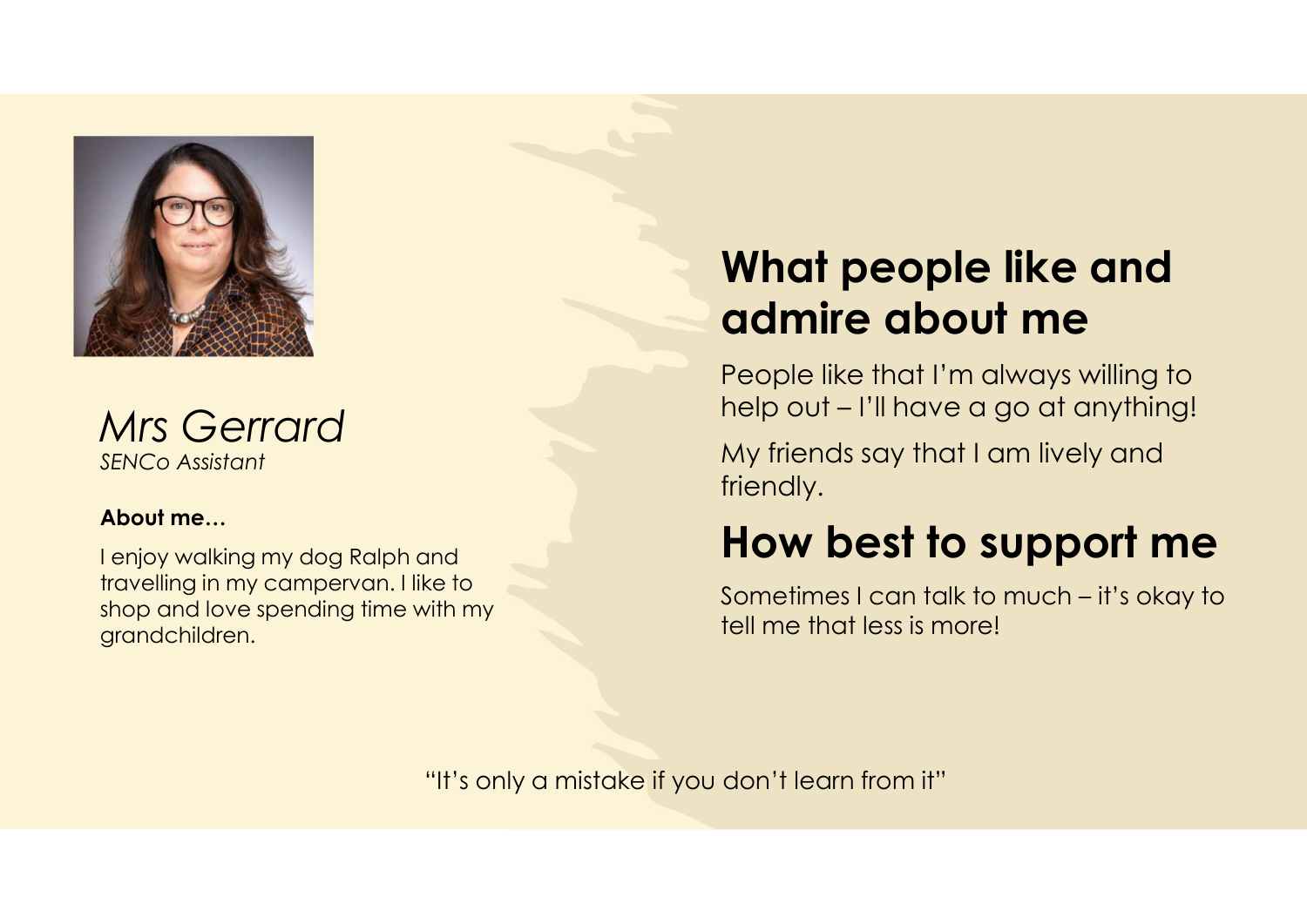

#### Miss K Hainsworth Learning Support Assistant

#### About me…

I love Harry Potter, I only work here because Hogwarts wasn't hiring!

I love travelling, decorating and my cats Nyla, Maddie and Marty.

learn something new.

## What people like and admire about me

My friends say I am a calm and nurturing presence and I have a good sense of humour. What people like and<br>admire about me<br>My friends say I am a calm and<br>nurturing presence and I have a good<br>sense of humour.<br>I talk straight – I'll tell you what I think.<br>**How best to support me** 

## How best to support me

Encourage me to try new things, sometimes I can be apprehensive.

Miss K Hainsworth<br>
Miss K Hainsworth<br>
Now the murtu sense of the murtu sense of the murture of the murture of the sense of the server of the because Hogwarts wasn't hiring!<br>
I love travelling, decorating and my Encode to l "Working hard is important. But there's something that matters even more. Believing in yourself." ― J.K. Rowling, Harry Potter and the Order of the Phoenix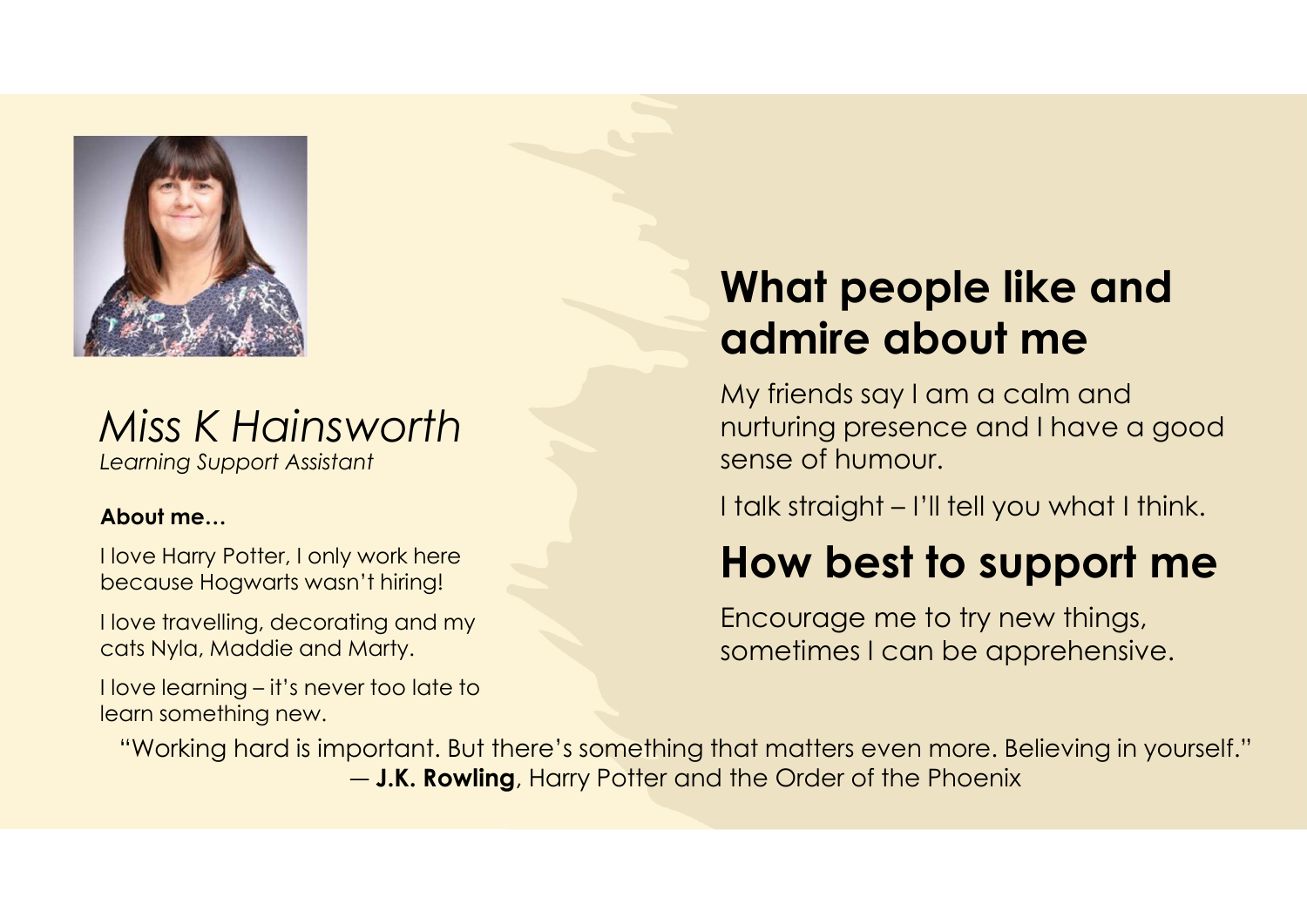

#### Miss L Hainsworth Learning Support Assistant

#### About me…

In my own time I enjoy paddle boarding and travelling. In school my favourite lesson is maths and I enjoy interior design.

## What people like and admire about me

People say that I am calm and patient and that I'm always able to smile.

## How best to support me

Sometimes I can become distracted, but I'm always there if you need help!

"All things are difficult before they are easy"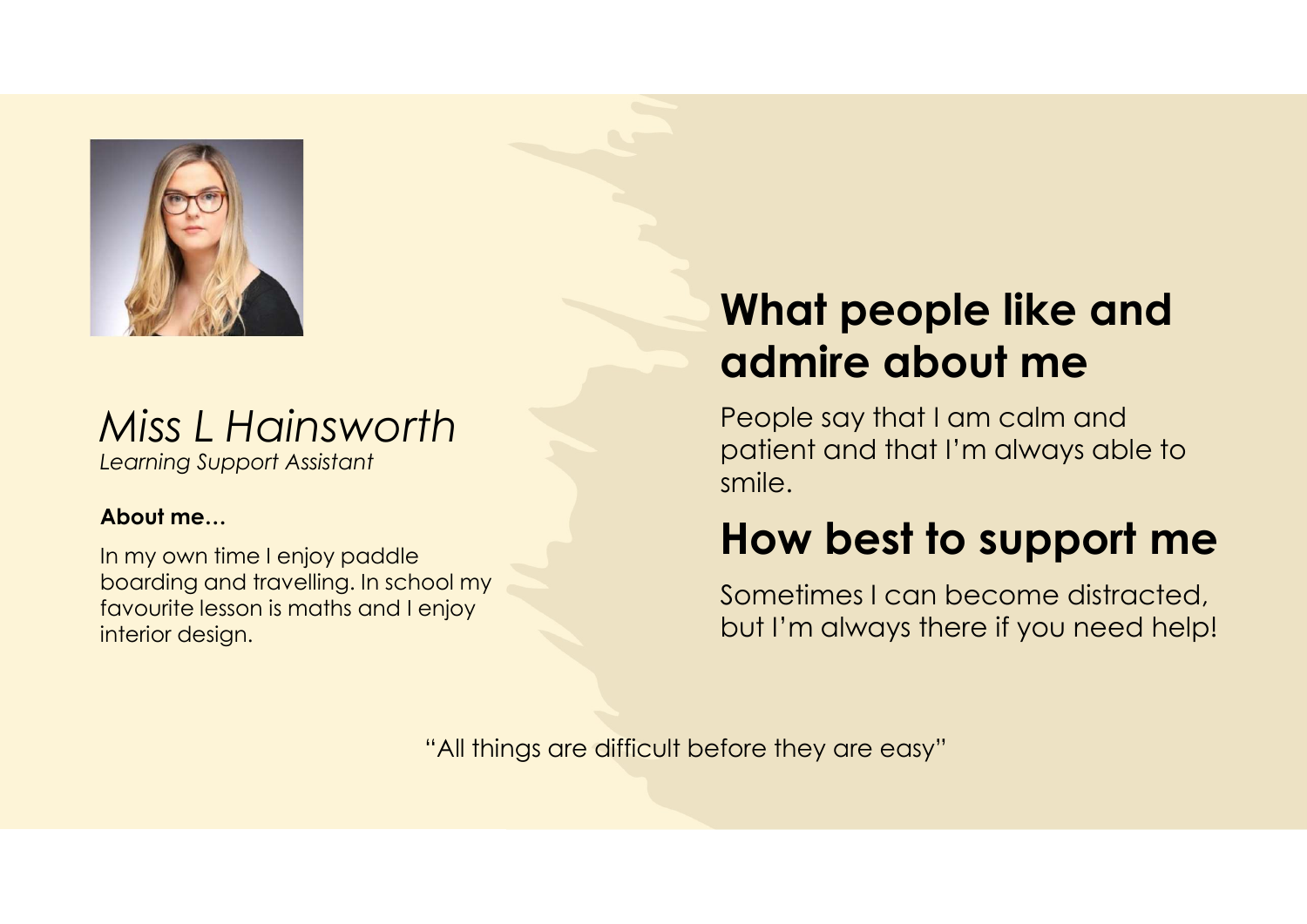

Miss Stook Learning Support Assistant

#### About me…

I enjoy going to the gym and spending time with my family.

## What people like and admire about me

People say I have a can-do attitude and that I care and will check in as needed.

## How best to support me

Sometimes I doubt myself, so I work well with encouragement.

"Keep calm and carry on!"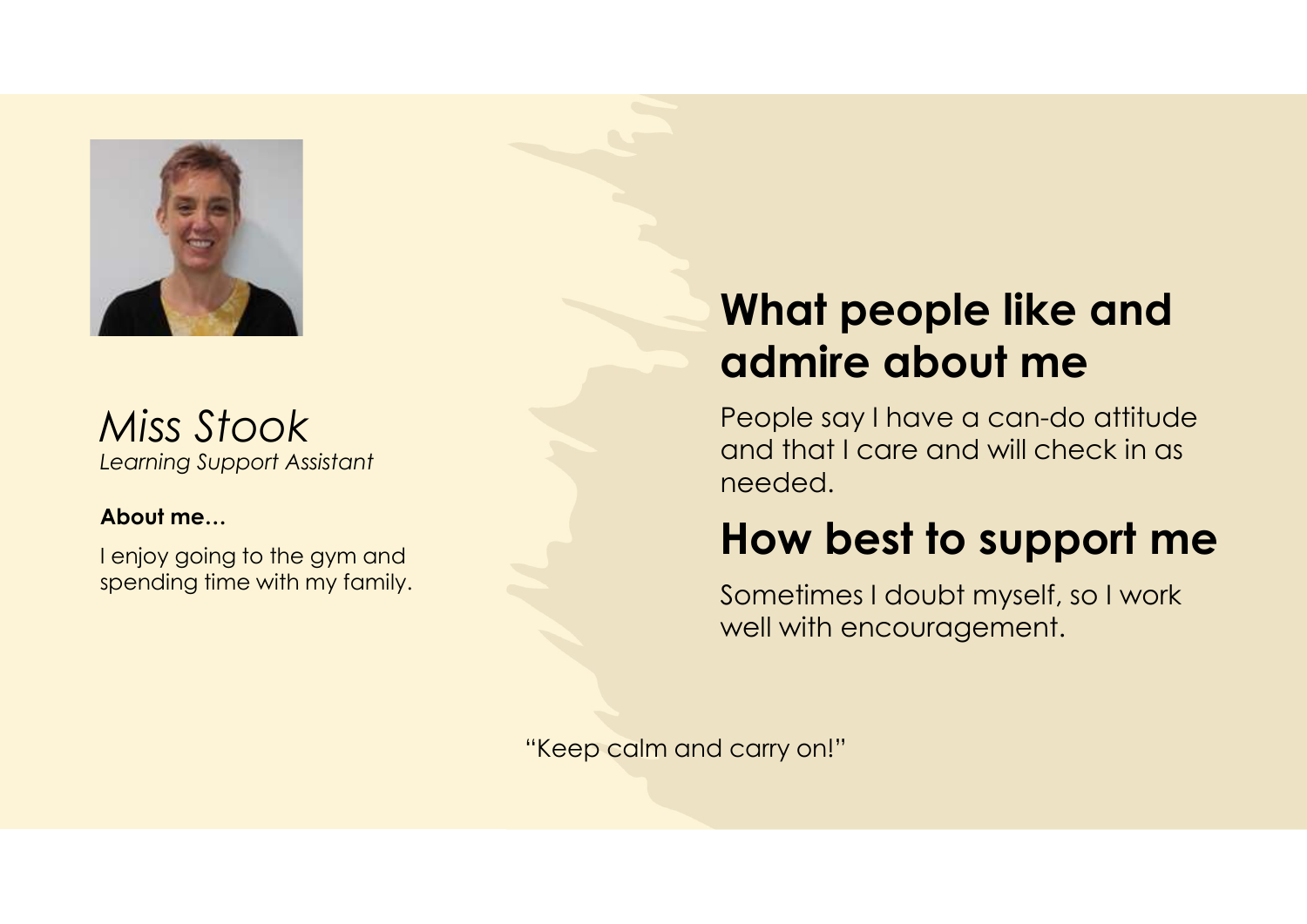



#### About me…

I love walking in the local area and sometimes we go for miles.

I enjoy cooking and going to the cinema now they are re-opening.

## What people like and admire about me

My friends tell me I'm very empathetic and that I am a calm and nurturing presence.

People tell me I am very organised and methodical.

#### How best to support me

Talk to me when we're working together.

"Every interaction is an intervention."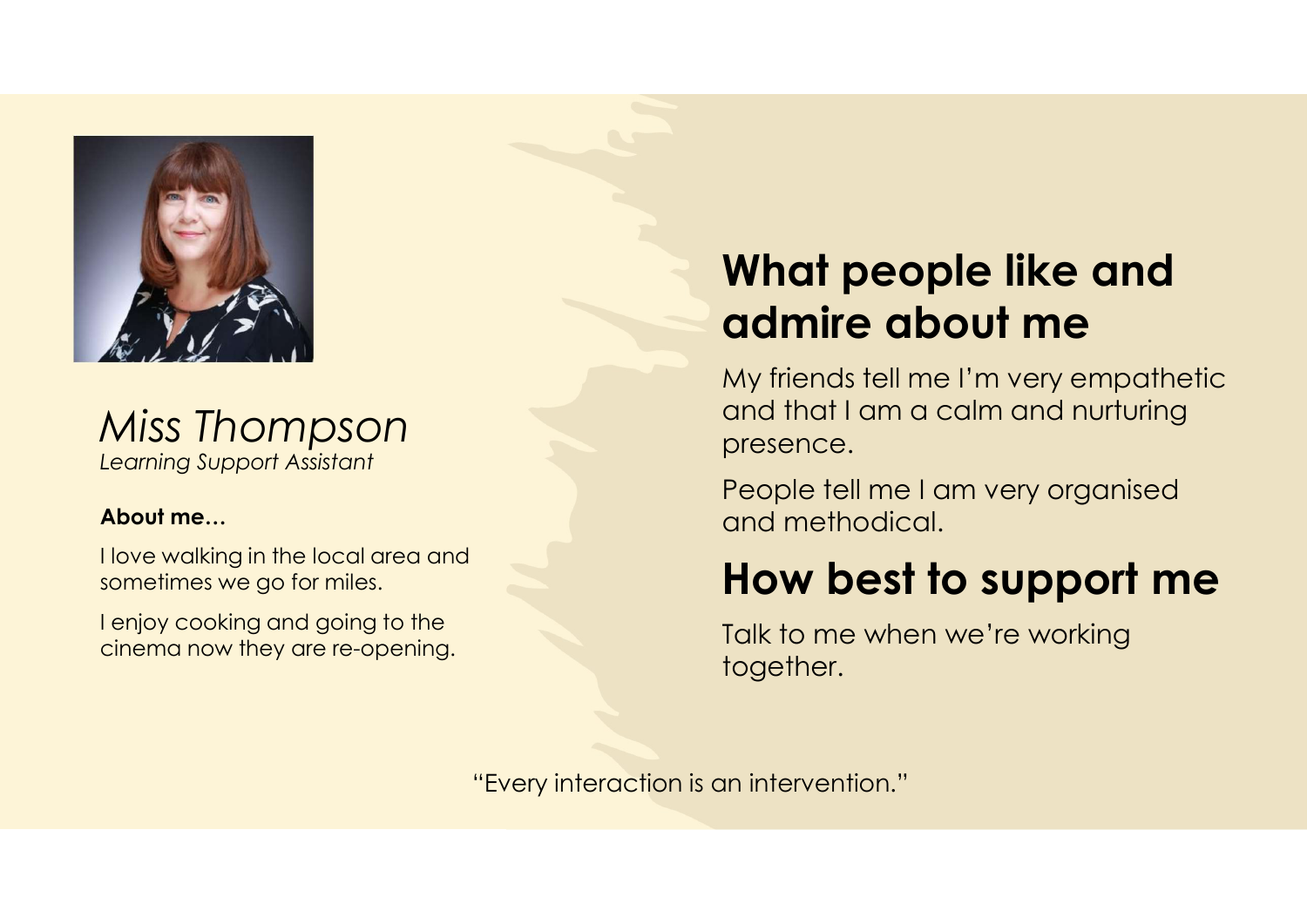## Our department

- The Attic is the LSAs office, with Mrs Orton's office directly next door. If you need help and you're not sure where to go then someone here can help or point you in the right direction.
- Room 2.21 is our classroom. We hold our intervention sessions in here and at break and lunch time it is a staffed, invitation only lunch space for students who don't feel able to eat in the cafeteria.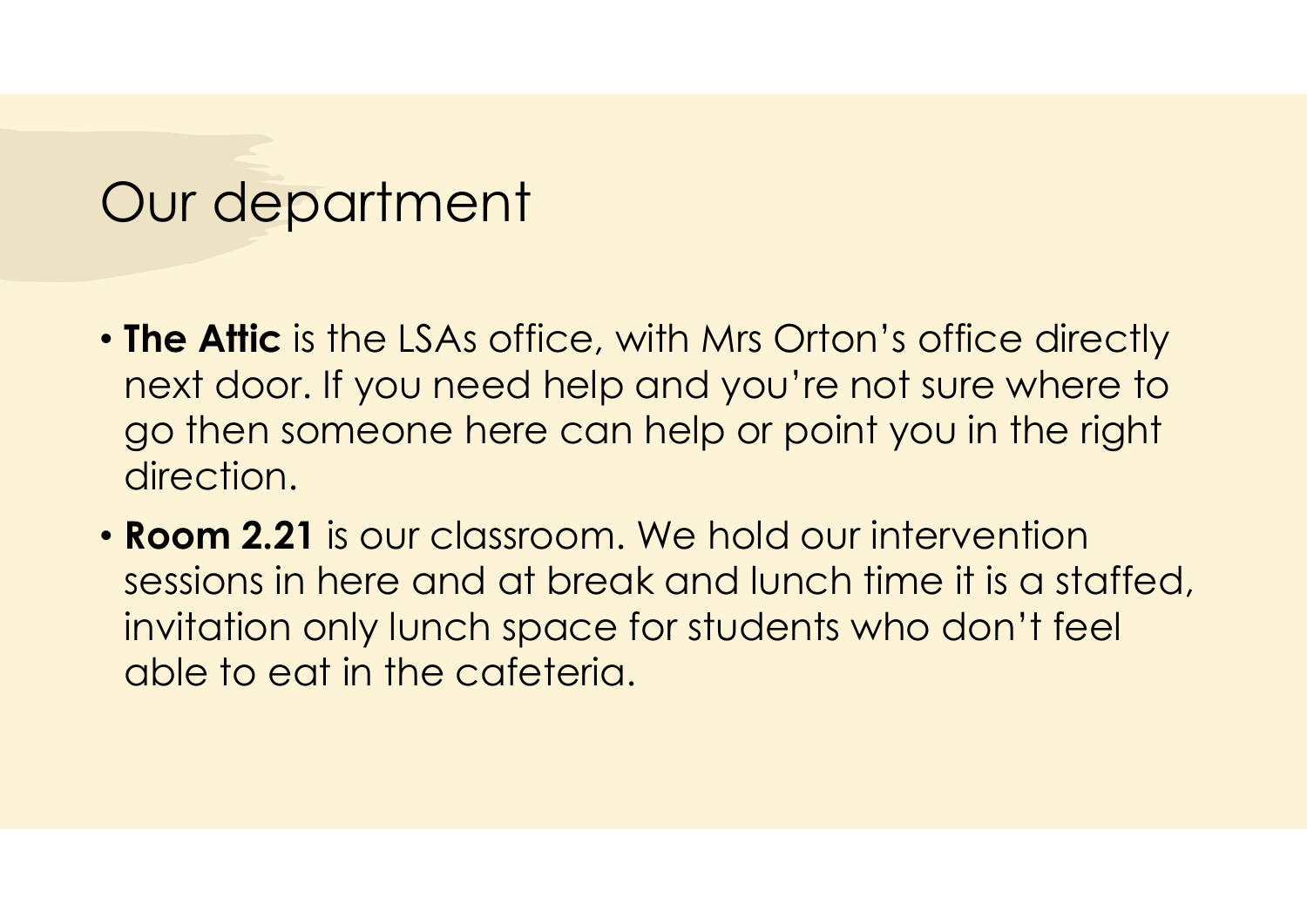# How can the LSAs support you?

#### • LSA support in lesson

- When LSAs are in lessons they may work with the whole class or with smaller groups. The LSAs follow a timetable too, so you will often see the same LSAs.
- Homework club
- Well-being check ups
- Timetabled interventions
- Student mentoring
- A safe space when one is needed.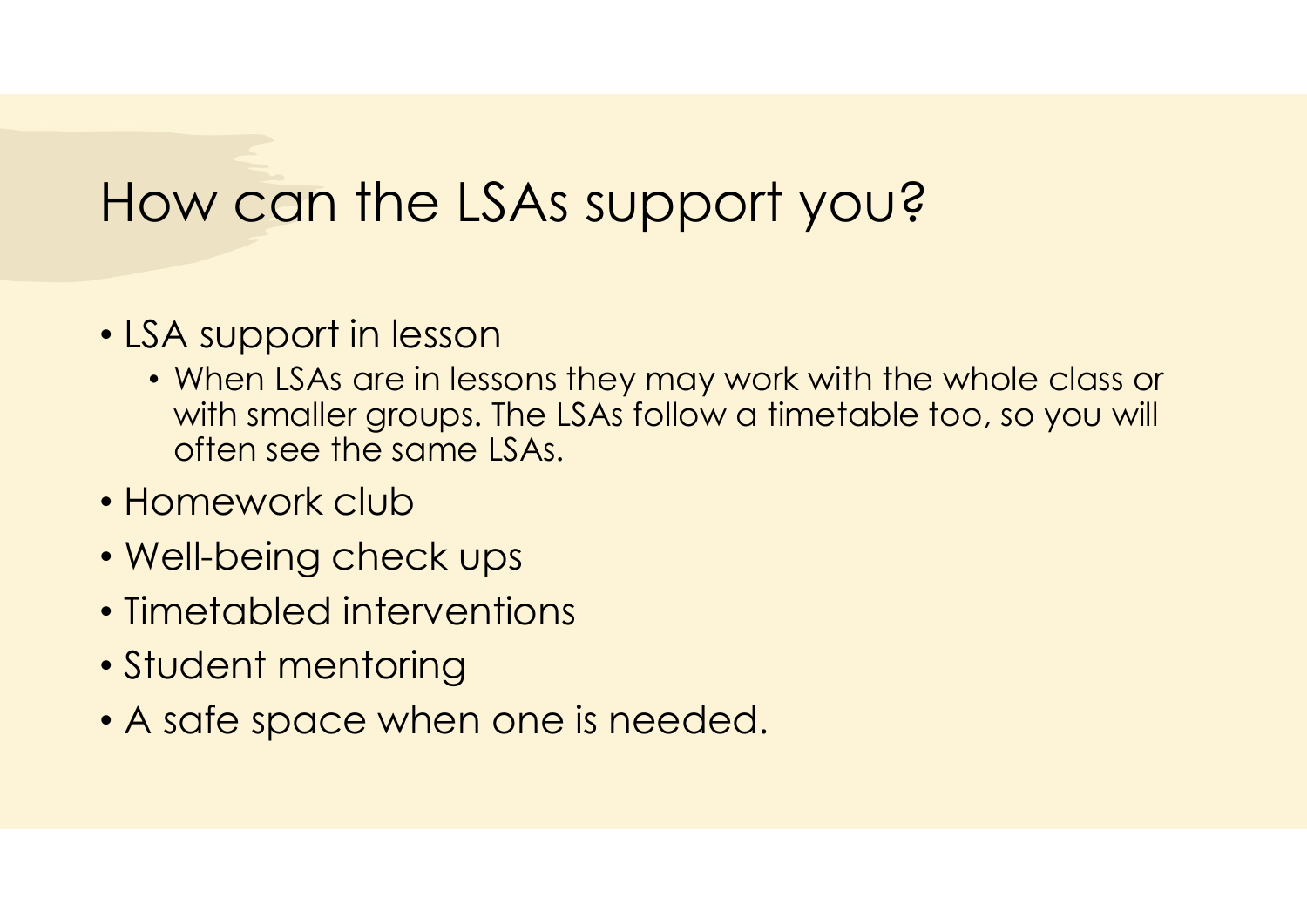# **Interventions**

Our interventions are constantly evolving to meet the needs of our learners.

- Beat dyslexia
- ELSA
- Nurture group
- Drawing and Talking Therapy
- Speech, Language and Communication Skills
- Lunch time activities
- Monitored room at break and lunch
- Literacy and Numeracy support
- Exams Access Testing